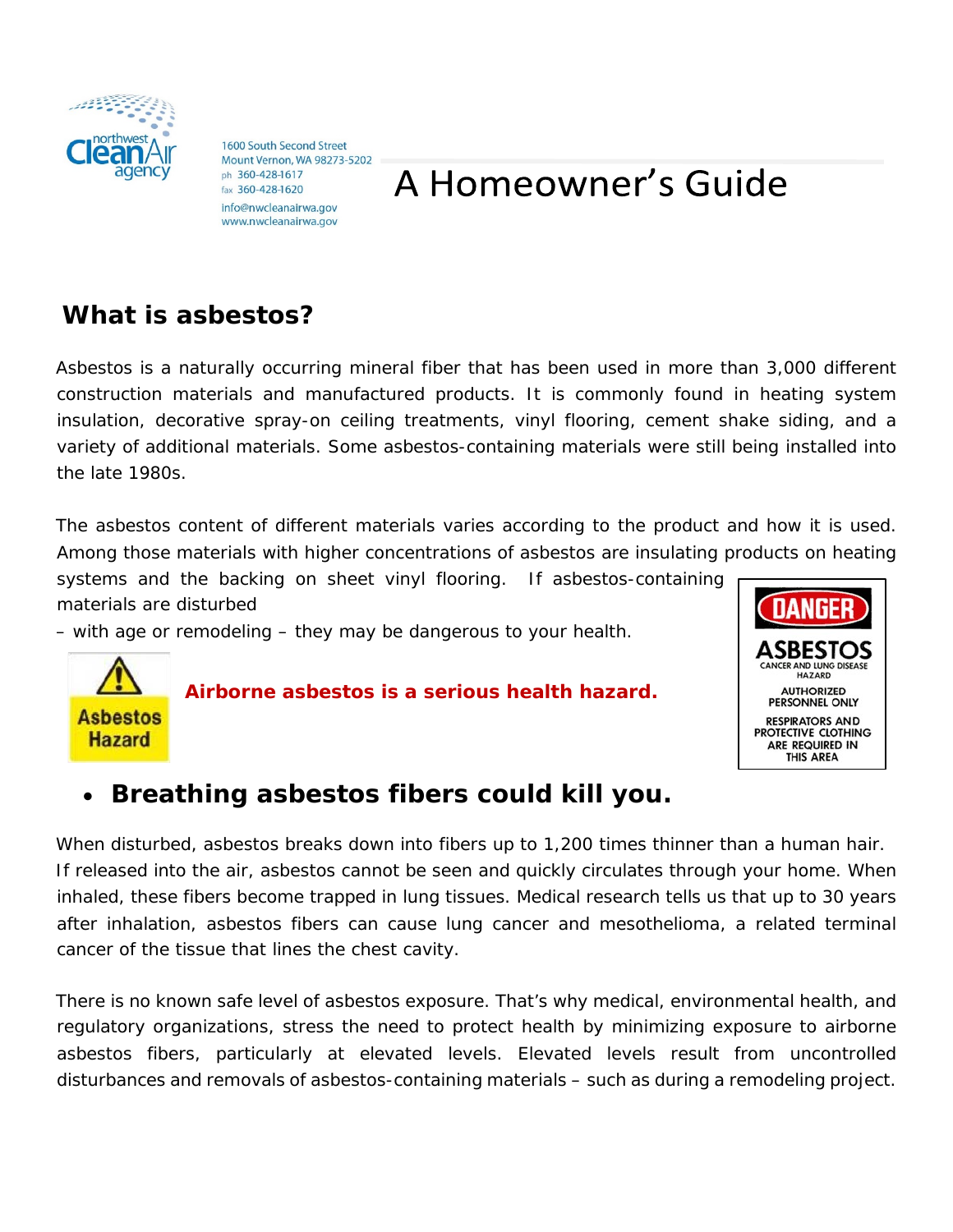### • **How to find asbestos in your home**

To find out if your home contains asbestos, follow these three steps:

### **1. Look in the following places…**

#### **Heating Systems**

Many home heating appliances and heating systems contain asbestos insulation or gasket materials. It's common to find it as insulation on old furnaces and boilers, heating ducts, and hot water pipes or in insulating board materials installed under or around heating appliances.

#### **Spray-On "Popcorn" Ceilings**

This heavily textured ceiling application was common from the mid-1960s through the early 1980s. It is extremely fragile, so it releases asbestos fibers quite readily when disturbed.

#### **Vinyl Flooring**

Sheet vinyl and vinyl tiles may contain asbestos. Sheet vinyl can be dangerous to remove because it may be backed with felt that contains high concentrations of asbestos. Fibers may be readily released into the air if this backing is disturbed while it is dry. Tiles are generally safer because asbestos fibers are bound up inside the tiles in a petroleum base.

#### **House Siding**

Cement asbestos-board siding is a very dense, brittle product used primarily in the 1940s, 1950s, and into the 1960s.

#### **Other possibilities**

Additional materials in the home that may contain asbestos include ―acoustical ceiling tiles, plaster, stucco, knob-and tube wire insulation, and artificial fireplace logs and ashes.

### **2. Seek product information or request a lab test**





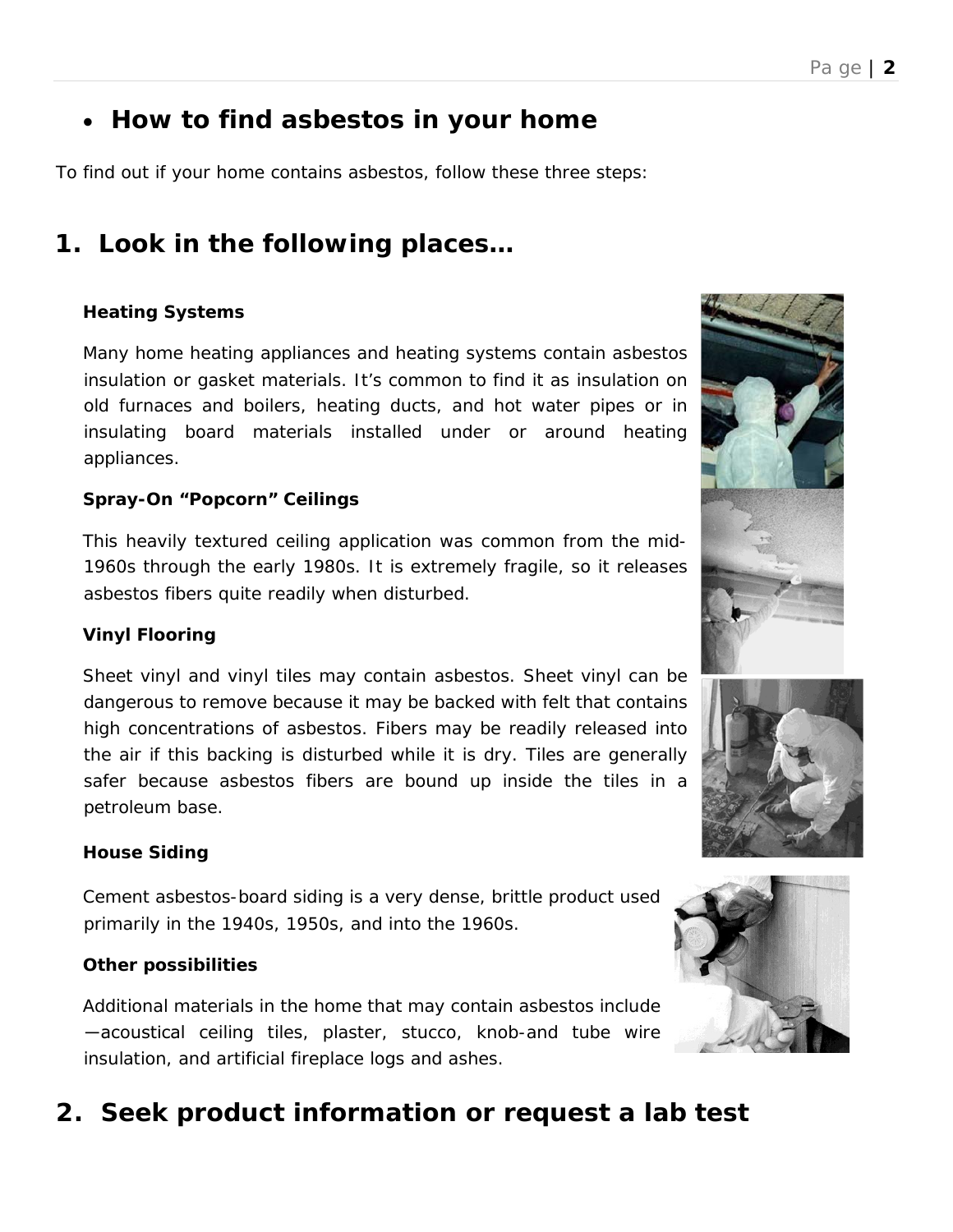Look for markings on the product that indicate it has asbestos in it, or track the product back to its manufacturer or supplier. If this doesn't work, submit a small sample to a laboratory for analysis. The cost for such analysis is minimal, typically around \$25-\$50/sample. Laboratories are listed in the yellow pages of your telephone book under "Asbestos— Consulting and Testing."



*Important: Ask a laboratory technician to instruct you how to safely take a sample.* 

### **3. When in doubt, assume there is asbestos.**

If you decide not to check for asbestos in a suspected material, you should assume it contains asbestos and take all the necessary precautions to avoid harm to you or your family.

# **Options for dealing with asbestos in your home**

If you have reason to believe your home contains asbestos, you have three options:

### **1. Leave it alone**

Remember, asbestos is a problem only if fibers are released to the air.

Asbestos-containing materials that are in good repair and not being disturbed (i.e., no tears, rips, falling apart or loosening) will not release asbestos fibers. Hence, the safest, easiest, and least-expensive option may be to leave it alone.

If you are planning to remodel, sometimes it is possible to work around asbestos without removing it. For example, rather than removing a sheet vinyl floor with asbestos backing, it may be possible to lay the new sheet vinyl on top of the old, or to install a new ¼-inch plywood underlayment on top of the existing floor and then install the new sheet vinyl.

However, if asbestos-containing material is damaged or must be disturbed *in any way* as part of a remodeling project, then you must repair, encapsulate, or remove it.

### **2. Repair or encapsulate**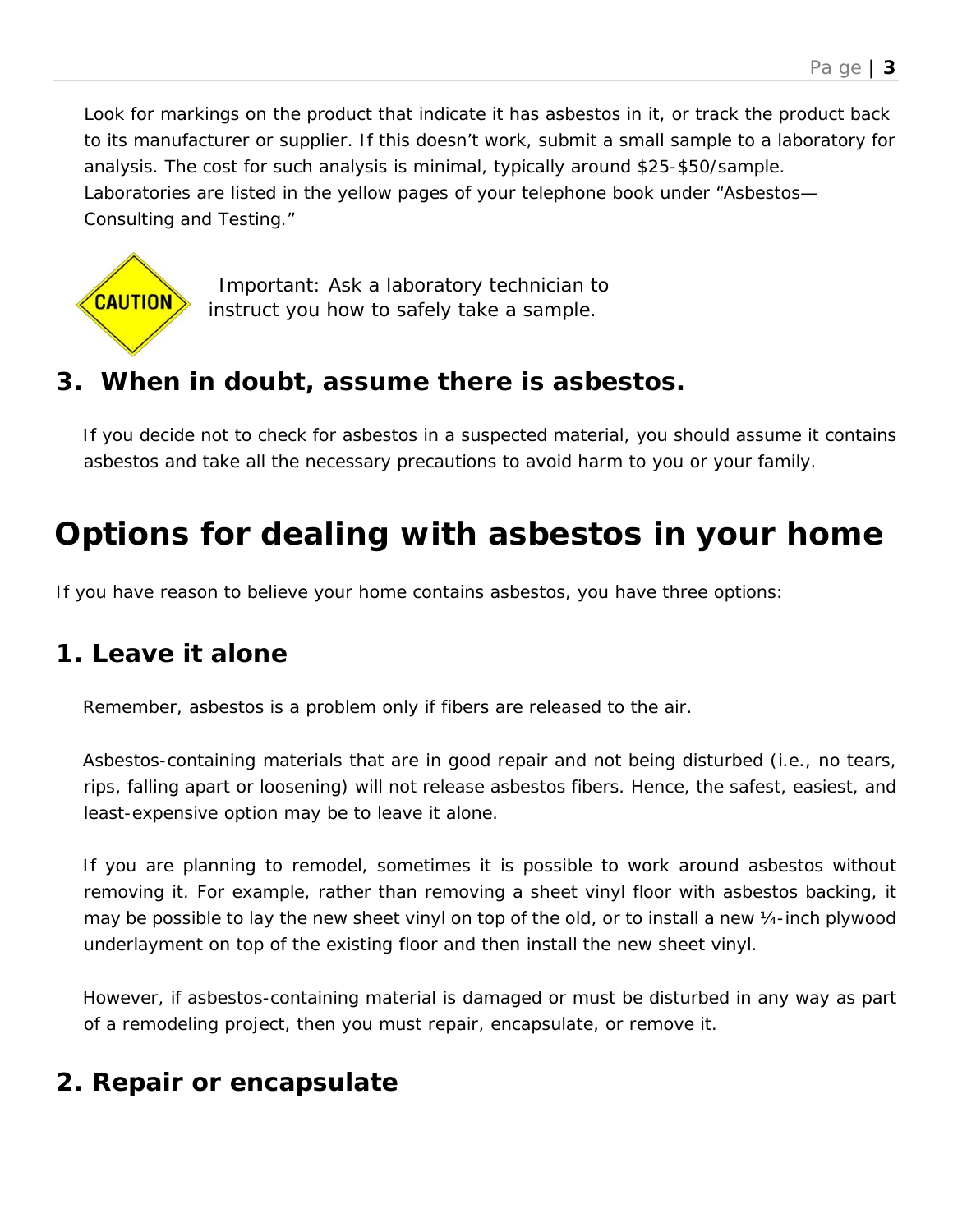#### **Repair**

Sometimes, asbestos can be repaired rather than removed. This is basically a process of securely re-sealing asbestos in its location. For example, a few inches of torn, loose, or frayed asbestos tape wrap on heating ducts can be repaired with duct tape. Damaged hot water pipe insulation can be covered with a specially designed fabric available at safety equipment stores.

#### **Encapsulation**

Similarly, some asbestos applications that are in good condition can be encapsulated to stabilize them and reduce the likelihood of asbestos fibers releasing into the air. Encapsulation is the best option when dealing with insulation on heating systems. There are two types of encapsulates. *Penetrating encapsulates* are products that seep into asbestos containing materials and bond with asbestos fibers securing them in place. They have little impact on the outward appearance of treated materials. *Bridging encapsulates* are products, such as paint, coat asbestos-containing materials with a more durable surface. They are most commonly used to encapsulate popcorn ceilings and furnace and heat duct insulation.

Be aware, however, that while encapsulation may seem like an attractive option, especially for furnace ducts or popcorn ceilings, there may be less obvious costs and risks involved. For example, painting to encapsulate may make a future removal much more difficult and expensive. Also, popcorn applications that become too heavy with added encapsulated product, or through water damage, may fall off the ceiling in clumps, possibly releasing asbestos fibers.

In cases involving extensive asbestos damage or disturbance, removal may be the more appropriate option.

### **3. Remove it**

#### **Hire an asbestos abatement contractor**

If you decide to have asbestos removed, Northwest Clean Air Agency *strongly recommends* you use a state-certified asbestos abatement contractor. These experts have access to specialized removal equipment not available to do-it-yourself homeowners, thereby ensuring asbestos is effectively *and safely* removed. They also perform air monitoring to ensure that the air in your home meets acceptable standards after the project is completed.

Bonded, insured asbestos abatement contractors are in the yellow pages of your telephone book under ―Asbestos. A list is also available from the Department of Labor and Industries (**http://www.lni.wa.gov/Safety/Topics/AtoZ/Asbestos/contractorlist.asp**).

Get several bids and check references before making a selection.